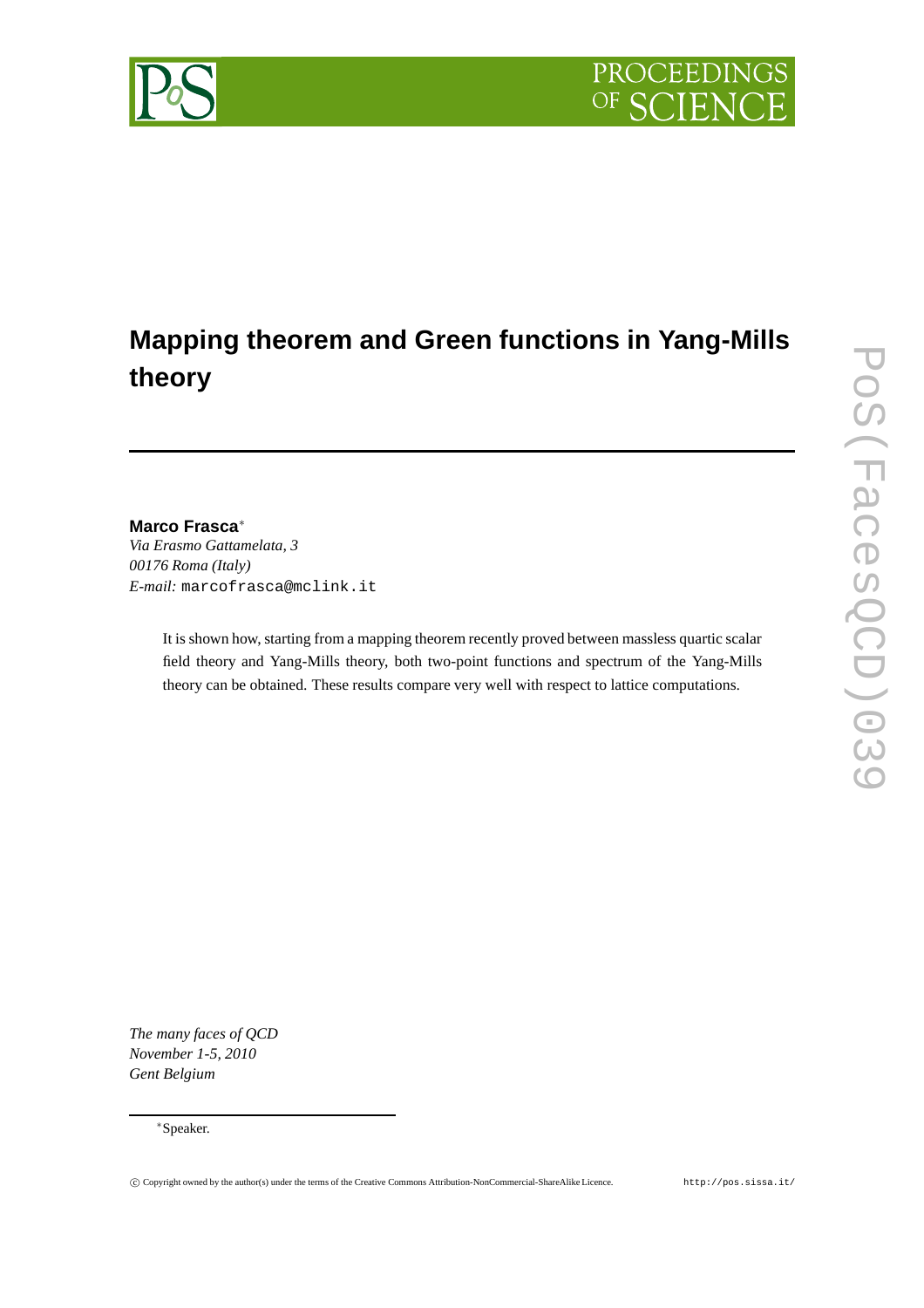# **1. Introduction**

Since Lattice 2007 conference in Regensburg, there has been a paradigm shift in the study of propagators of the Yang-Mills theory in the Landau gauge [1, 2, 3]. Before that date it was generally accepted that the gluon propagator in Landau gauge should have gone to zero at lower momenta with the ghost propagator going to infinity faster than the free case and the running coupling reaching a non-trivial fixed point at infrared [4]. Lattice computations performed at very large volumes and reaching the considerable dimension of  $(27 fm)^4$  [2] proved on the contrary that the scenario to be considered is one having the gluon propagator reaching a finite non-zero value with a ghost propagator behaving as that of a free particle and the running coupling, once a definition in the infarerd is agreed, reaching a trivial infrared fixed point. This latter solution was named the "decoupling solution" to distinguish it from the one firstly assumed true that then was called "scaling solution".

The decoupling solution was postulated as early as in the eighties by Cornwall [5] and obtained in the course of time by several other authors [6, 7, 8, 9, 10, 11]. A preferred technique in this kind of studies has been solving Dyson-Schwinger equations numerically but, quite recently, we have been able to provide a strong coupling expansion in quantum field theory [10] and then a theorem mapping the behavior of Yang-Mills theory on that of a massless scalar field theory at infrared [11, 12]. This technique opened up the opportunity to get explicit perturbative solutions in the formal limit of the coupling going to infinity exploiting completely the behavior of the Yang-Mills theory at low energies. This contribution gives an account of this approach and how it nicely fits into the scenario so far emerged both from lattice computations and other theoretical analysis.

#### **2. Classical field theories**

It is a common way to give an understanding of quantum field theory to start from solutions of the corresponding classical theory. This provides a set of solutions to start from. Here we will follow this track and we start by considering the equation of motion of a massless scalar field

$$
\Box \phi + \lambda \phi^3 = j. \tag{2.1}
$$

Our aim is to give an expression for the solution functional  $\phi[i]$  that holds in the limit  $\lambda \to \infty$ . But we can give immediately a solution to the corresponding homogeneous equation. We have

$$
\phi(x) = \mu \left(\frac{2}{\lambda}\right)^{\frac{1}{4}} \operatorname{sn}(p \cdot x + \theta, i)
$$
\n(2.2)

being sn a Jacobi elliptic function with elliptic modulus *i*,  $\theta$  and  $\mu$  two arbitrary integration constants. This solution holds provided

$$
p^2 = \mu^2 \left(\frac{\lambda}{2}\right)^{\frac{1}{2}}\tag{2.3}
$$

that is the dispersion relation of a massive free particle. So, all the effect of the nonlinear term in the equation is to produce mass to the field. This is a dynamical effect and can be seen as the classical analogous of the Schwinger mechanism. It is important to emphasize that if we consider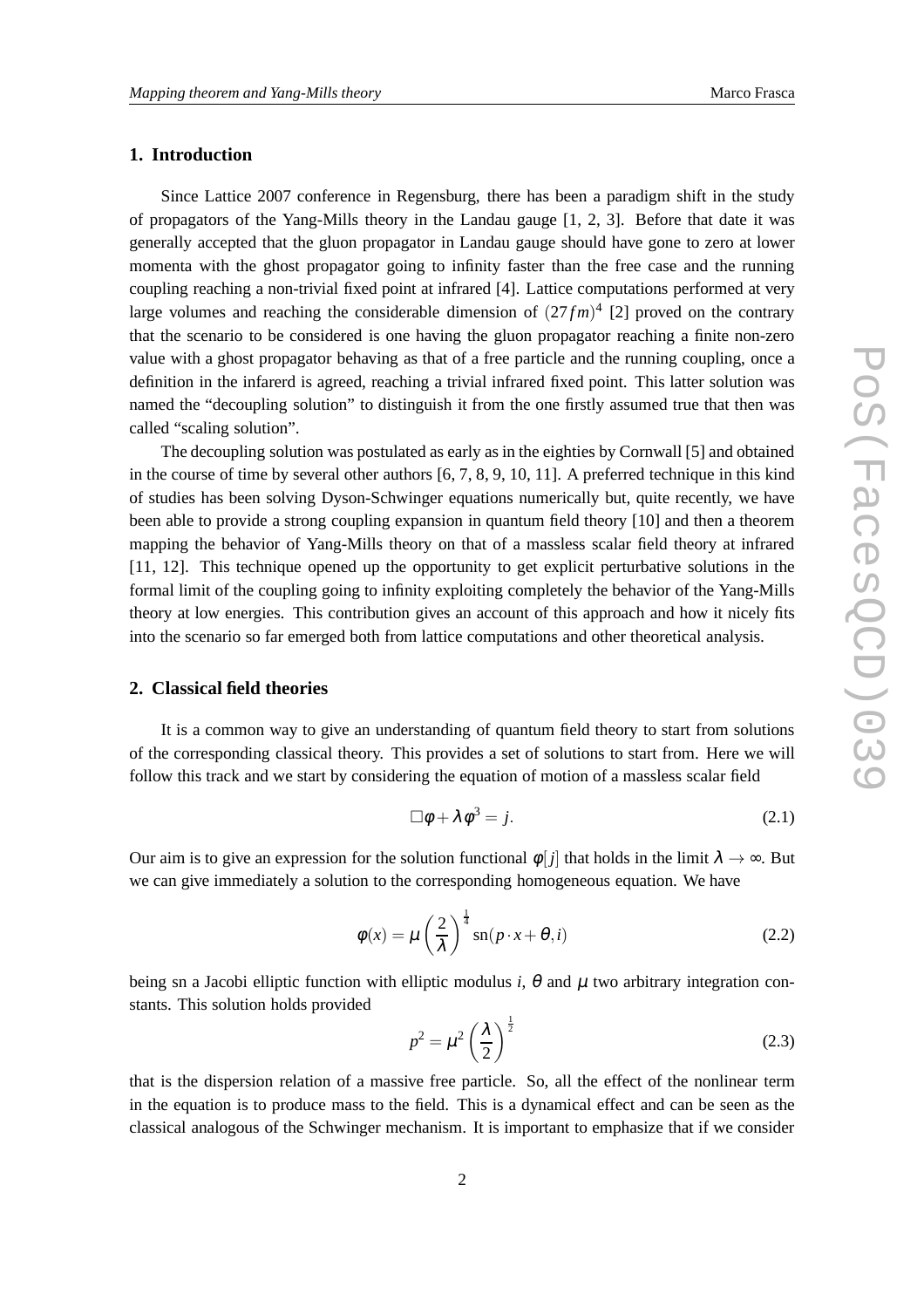just the limit of a small coupling  $\lambda$  and do perturbation theory we are not able to recover this solution, rather we could have to cope with some singularities in our expansion. This means that this solution could be only unveiled if we would be able to do a perturbation expansion in a strong coupling limit  $[13]$ . In order to reach our aim for eq. $(2.1)$  we look for a solution in the form

$$
\phi(x) = \mu \int d^4x' G(x - x') j(x') + \delta \phi(x).
$$
\n(2.4)

being  $\mu$  the same constant obtained above. One can see that is is so provided [14]

$$
\delta\phi(x) = \mu^2 \lambda \int d^4x' d^4x'' G(x - x') [G(x' - x'')]^3 j(x') + O(j^3)
$$
 (2.5)

and  $\Box G(x-x') + \lambda [G(x-x')]^3 = \mu^{-1} \delta^4(x-x')$  the Green function of the theory for finite  $\lambda$ . So, in order to completely solve the classical equation of motion we need to know *G*. This can be done in a straightforward way by consider the theory in d=1+0 and solving for  $\partial_t^2 G_0(t-t') + \lambda [G_0(t-t')]^3$  $\mu^2 \delta(t-t')$  [10] and so

$$
G_0(\omega) = \sum_{n=0}^{\infty} (2n+1) \frac{\pi^2}{K^2(i)} \frac{(-1)^n e^{-(n+\frac{1}{2})\pi}}{1 + e^{-(2n+1)\pi}} \frac{1}{\omega^2 - m_n^2 + i\varepsilon}
$$
(2.6)

being  $m_n = (2n+1)\frac{\pi}{2K(i)} \left(\frac{\lambda}{2}\right)^{\frac{1}{4}} \mu$  and  $K(i) \approx 1.3111028777$  an elliptic integral. Then, after a Lorentz boost we get finally the full Green function

$$
G(p) = \sum_{n=0}^{\infty} (2n+1) \frac{\pi^2}{K^2(i)} \frac{(-1)^n e^{-(n+\frac{1}{2})\pi}}{1 + e^{-(2n+1)\pi}} \frac{1}{p^2 - m_n^2 + i\varepsilon}.
$$
 (2.7)

From the way it depends on  $\lambda$  we see that we have a strong coupling expansion for the solution of the theory that holds for  $\lambda \rightarrow \infty$ .

We can work with an identical technique also for a classical Yang-Mills theory. Given the equations of motion

$$
\partial^{\mu}\partial_{\mu}A^{a}_{\nu} - \left(1 - \frac{1}{\alpha}\right)\partial_{\nu}(\partial^{\mu}A^{a}_{\mu}) + gf^{abc}A^{b\mu}(\partial_{\mu}A^{c}_{\nu} - \partial_{\nu}A^{c}_{\mu}) + gf^{abc}\partial^{\mu}(A^{b}_{\mu}A^{c}_{\nu}) + g^{2}f^{abc}f^{cde}A^{b\mu}A^{d}_{\mu}A^{e}_{\nu} = -j^{a}_{\nu}
$$
\n(2.8)

being as usual *g* the coupling and  $\alpha$  the contribution of the gauge fixing term. Now we note that, for the homogeneous equation, a set of exact solutions can always be found, all depending just on the time variable, if we select some components of the potential and we take all of them equal [15]. These solutions are just replicas of the exact solution of the scalar field in the rest frame. But we cannot just boost these solutions to get exact ones as Yang-Mills theory has another symmetry playing a role, the gauge symmetry, and we can only hope in a set of approximate solutions that at leading order can map the scalar field solution. In the general case we can always check the same technique applied to the scalar field and write down

$$
A^a_\mu = \Lambda \int d^4x' D^{ab}_{\mu\nu}(x - x') j^{b\nu}(x') + \delta A^a_\mu. \tag{2.9}
$$

Indeed, also in this case is possible an expansion in powers of the currents as already guessed in the eighties [16]. So, we are arrived to an identical stumbling block as the one met in the eighties: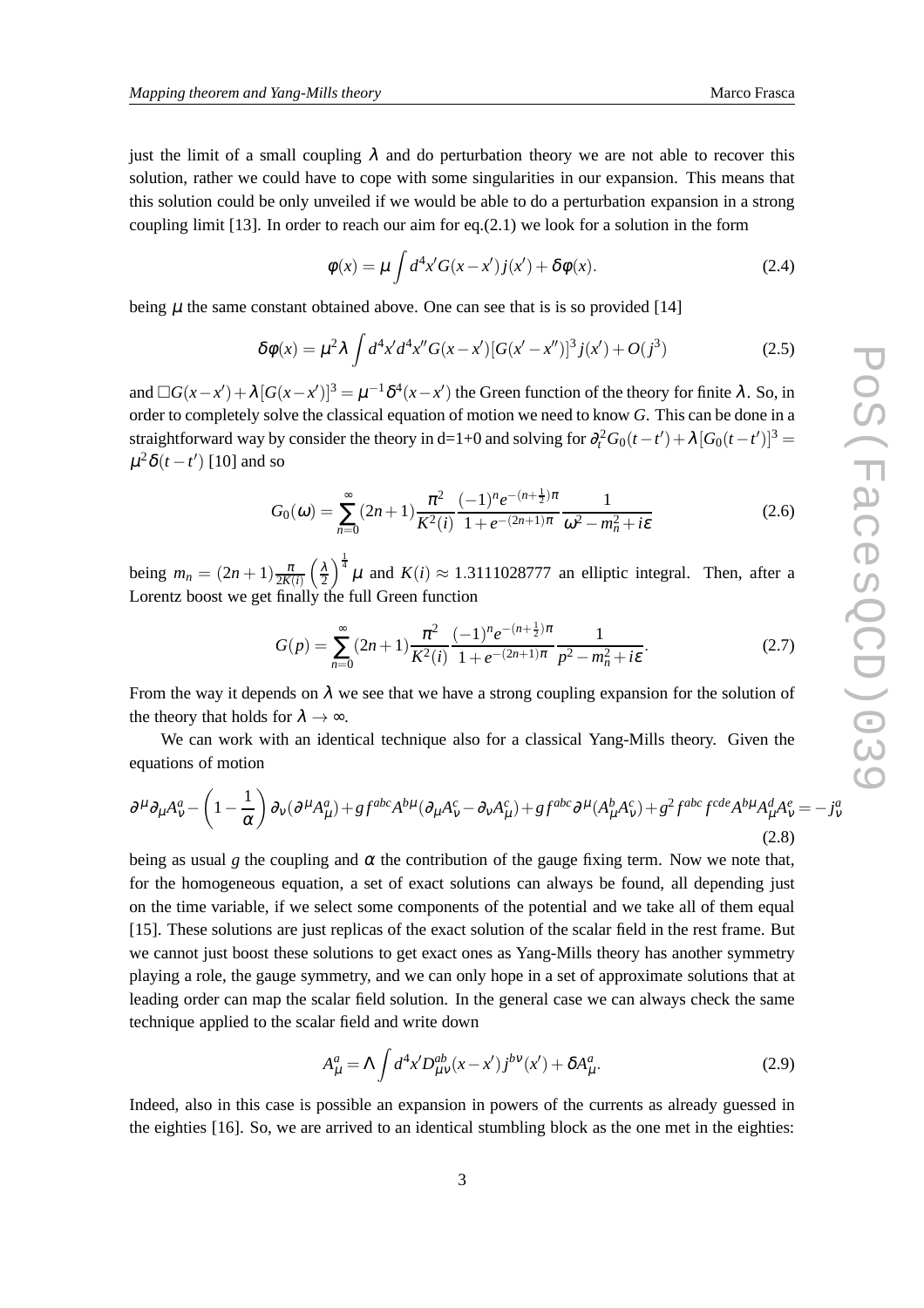The correct expression for the gluon propagator in the infrared limit [17, 16]. The propagator of the gluon field can be immediately obtained through the following mapping theorem that shows how, in the low energy limit, both the massless scalar field and the Yang-Mills theory map producing massive solutions already at classical level. We have proved the following mapping theorem [11, 12]

**Theorem 1.** *An extremum of the action*

$$
S = \int d^4x \left[ \frac{1}{2} (\partial \phi)^2 - \frac{\lambda}{4} \phi^4 \right]
$$
 (2.10)

*is also an extremum of the SU(N) Yang-Mills Lagrangian when one properly chooses A<sup>a</sup>* <sup>µ</sup> *with some components being zero and all others being equal, and*  $\lambda = Ng^2$ , *being g the coupling constant of the Yang-Mills field, when only time dependence is retained. In the most general case the following mapping holds*

$$
A^a_\mu(x) = \eta^a_\mu \phi(x) + O(1/\sqrt{N}g), \qquad (2.11)
$$

*being*  $η<sup>a</sup><sub>μ</sub>$  some constants properly chosen, that becomes exact for the Lorenz gauge.

This theorem was definitively proved in Ref.[12] after a criticism by Terence Tao. Tao agreed with the correctness of this latter proof [18]. So, we can write down immediately the gluon propagator in the Landau gauge. One has

$$
\Delta_{\mu\nu}^{ab}(p) = \delta_{ab} \left( \eta_{\mu\nu} - \frac{p_{\mu} p_{\nu}}{p^2} \right) \sum_{n=0}^{\infty} \frac{B_n}{p^2 - m_n^2 + i\varepsilon} + O\left(\frac{1}{\sqrt{N}g}\right)
$$
(2.12)

being

$$
B_n = (2n+1)\frac{\pi^2}{K^2(i)} \frac{(-1)^{n+1}e^{-(n+\frac{1}{2})\pi}}{1+e^{-(2n+1)\pi}}
$$
(2.13)

and

$$
m_n = (2n+1)\frac{\pi}{2K(i)} \left(\frac{Ng^2}{2}\right)^{\frac{1}{4}} \Lambda.
$$
 (2.14)

It should be emphasized that the constant  $\Lambda$  is the same seen in the high-energy limit for QCD. Here appears as an integration constant [19]. A couple of comments are in order. We see from this propagator that the leading order in a strong coupling expansion for a classical Yang-Mills theory is made by a free massive field: This is a classical version of the Schwinger mechanism at work. Mass arises from a finite nonlinearity in the equations of the field. So, it is surely a nontrivial task to solve also the classical equations on a lattice provided we consider the interesting limit of a finite coupling. The next question to be asked is if this is the right propagator to use for the corresponding quantum Yang-Mills theory. To answer this question we compared this propagator with the results obtained solving numerical Dyson-Schwinger equations [6, 20]. The result is given in fig.1.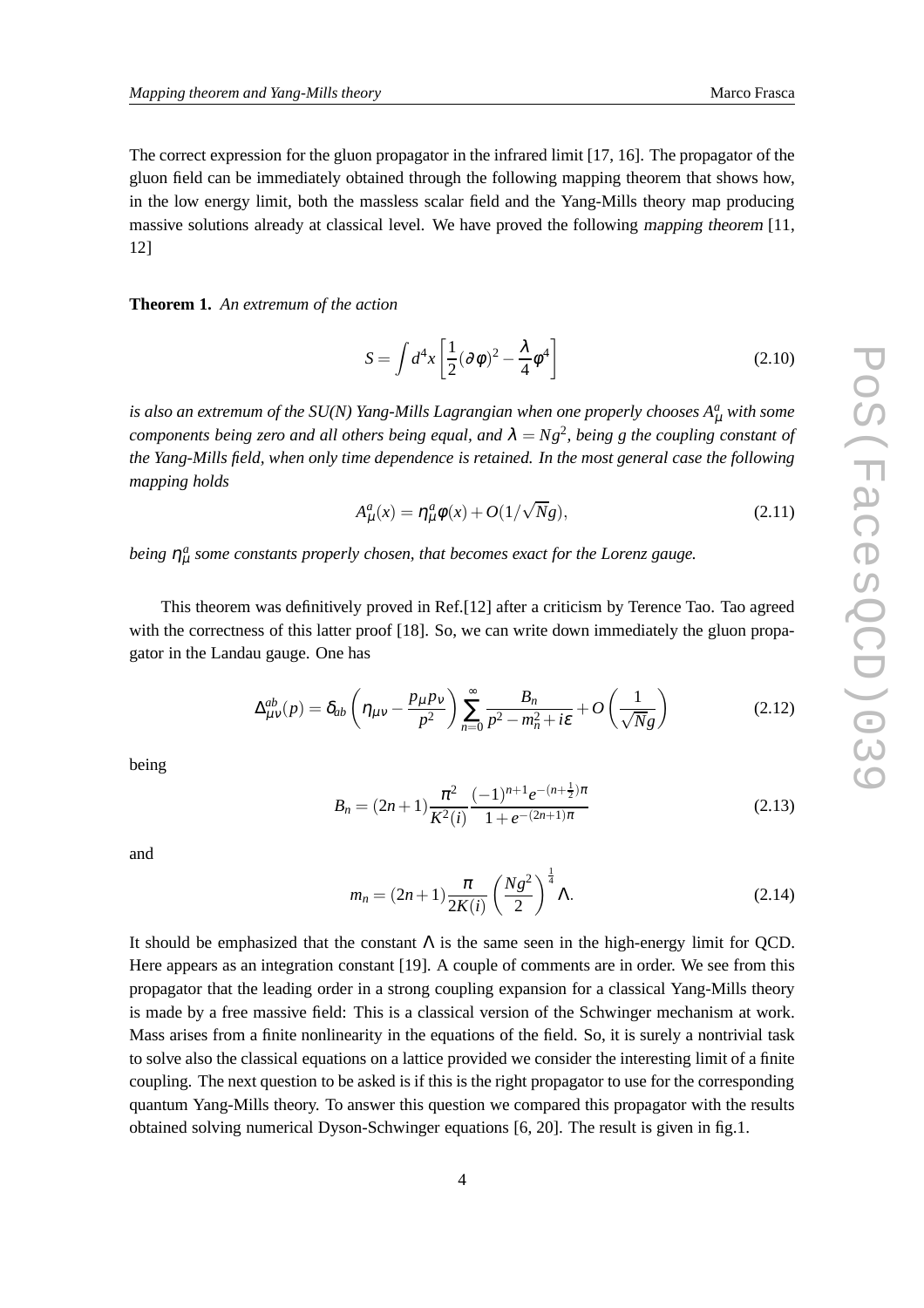

**Figure 1:** Numerical solutions of Dyson-Schwinger equations: (left) Ref.[6]; (right) Ref.[20].

The only fitting parameter has been the gluon mass fixed to 737 Mev and 278 MeV respectively. The agreement is really striking. We just note a small discrepancy in the intermediate regime but this should be expected as our propagator is just an approximate one that holds in the deep infrared limit. Indeed, as we will see below, this is the propagator of a free theory with a massive particle and its excited states. Higher order corrections are expected to modify this propagator producing a momenta dependent mass improving the agreement also in the intermediate regime as also put forward by Cornwall in the eighties [5]. Indeed, a recent lattice analysis [21] shows that a good fitting with a propagator like the one given here should be expected to require at least four masses, very similar to the physical masses of glueballs obtained on the lattice [22, 23]. This agreement improves taking a mass depending on momenta as  $m^2 + cp^2$  [21].

A mass depending on momenta should be expected by accounting for higher order corrections [14] in the same form as given in [21]. The theory is renormalized fixing the cut-off through the physical constant  $\Lambda$ . Higher order corrections should improve the situation giving a gluon propagator fitting on all the range of energies in agreement with the one given by Cornwall [5].

#### **3. Quantum field theory**

In order to formulate a strong coupling expansion for quantum field theory of the scalar field we start with the following generating functional

$$
Z[j] = N \int [d\phi] \exp\left[i \int d^4x \left(\frac{1}{2}(\partial \phi)^2 - \frac{\lambda}{4} \phi^4 + j\phi\right)\right].
$$
 (3.1)

We want to evaluate it in the formal limit  $\lambda \to \infty$ . In order to do this and to exploit our ability to solve the classical theory in the same limit we do the rescaling of variables  $x \to \sqrt{\lambda}x$ .

$$
Z[j] = N \int [d\phi] \exp\left[i\frac{1}{\lambda} \int d^4x \left(\frac{1}{2}(\partial\phi)^2 - \frac{1}{4}\phi^4 + \frac{1}{\lambda}j\phi\right)\right].
$$
 (3.2)

Now, if we take the solution series  $\phi = \sum_{n=0}^{\infty} \lambda^{-n} \phi_n$  and rescale the current  $j \to j/\lambda$  being this arbitrary, it is easy to see that the leading order is obtained by solving the equation of the classical theory  $\Box \phi + \lambda \phi^3 = j$ . But we already know how to manage this equation, as discussed in the preceding section, and a strong coupling expansion is promptly given. We point out that this is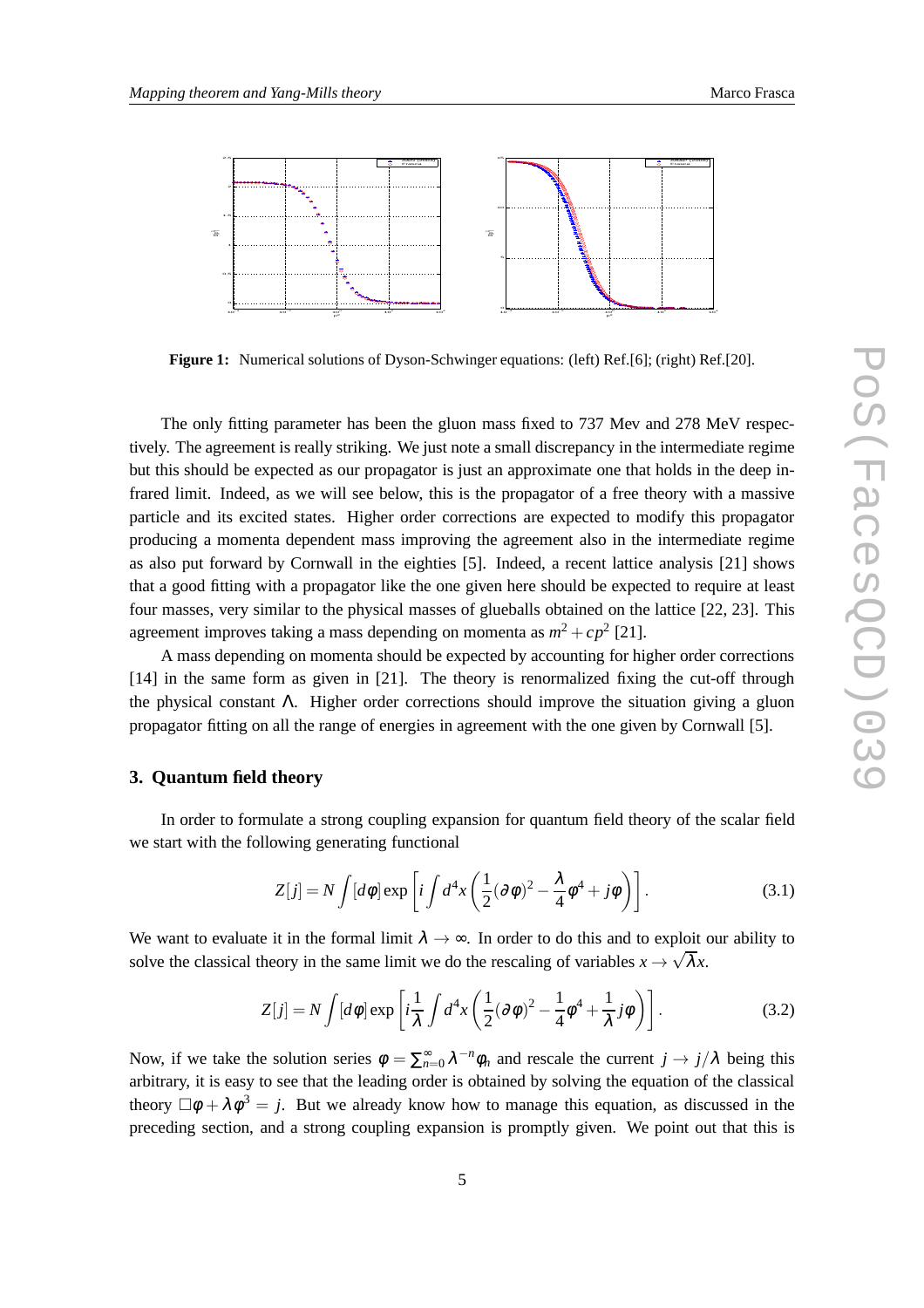completely consistent with our preceding formulation [10] but now the treatment is fully covariant. We are just using our ability to solve the classical theory. Now, the proof of triviality in the infrared of the scalar field theory is just a small step away. We recall eq. $(2.5)$  and we get at the leading order the following Gaussian generating functional

$$
Z_0[j] = Z[0] \exp\left[\frac{i}{2} \int d^4x' d^4x'' j(x') G(x' - x'') j(x'')\right].
$$
 (3.3)

This result is really important because gives an explicit demonstration that, in the infrared limit, the four-dimensional massless scalar field theory reaches a trivial fixed point but the spectrum is that of a massive particle, i.e. the theory displays a mass gap, with all its excitations with the spectrum of a harmonic oscillator

$$
m_n = (2n+1)\frac{\pi}{2K(i)}\left(\frac{\lambda}{2}\right)^{\frac{1}{4}}\mu.
$$
\n(3.4)

These are just the poles of the propagator of the classical theory and we will see below why they can be interpreted in this way. If we force this result pretending that Källen-Lehman representation holds, this says to us that, at the trivial infrared fixed point, the theory has no bound states but just free massive particles and their excited states. These states in turn can be used as asymptotic states to build the low-energy limit of the theory.

We can take all this to the case of a quantum Yang-Mills theory. So, by using the propagator (2.12), or in some other gauge by using the mapping theorem, and the change of variables (2.9), we get for the generating functional

$$
Z[j] = Z[0] \exp\left[\frac{i}{2} \int d^4x' d^4x'' j^{a\mu}(x') D^{ab}_{\mu\nu}(x'-x'') j^{b\nu}(x'') + O(j^3)\right] + O\left(\frac{1}{\sqrt{N}g}\right). \tag{3.5}
$$

This functional has a Gaussian form and describes a theory of free massive particles and their excitation spectrum. This implies that the theory reaches an infrared trivial fixed point. These particles are the asymptotic states to build upon a quantum theory in the infrared limit for the Yang-Mills field. As such, these should be observable states that can be termed "glueballs". This holds in the limit of the coupling going to infinity describing the physics of Yang-Mills field at the infrared fixed point. If we look at this generating functional we note that the ghost field disappeared. For the given propagator, with our change of variables in the path integral, the ghost field just decouples and we can write down its propagator as

$$
G_{ab}(p) = -\frac{\delta_{ab}}{p^2 + i\epsilon} + O\left(\frac{1}{\sqrt{N}g}\right).
$$
\n(3.6)

The next to leading term was computed on the lattice by Cucchieri and Mendes at  $\beta = 0$  [24]. From this we can conclude that, in a strong coupling expansion in the inverse of the 't Hooft coupling, we get the decoupling solution.

We can draw some conclusions also about the running coupling. We note that we have derived the generating functional at the infrared fixed point where it takes the Gaussian form, i.e. the theory is trivial there. Using the standard definition of an infrared running coupling [25]

$$
\alpha_s(p) = \frac{g^2}{4\pi} D(p) [Z(p)]^2,
$$
\n(3.7)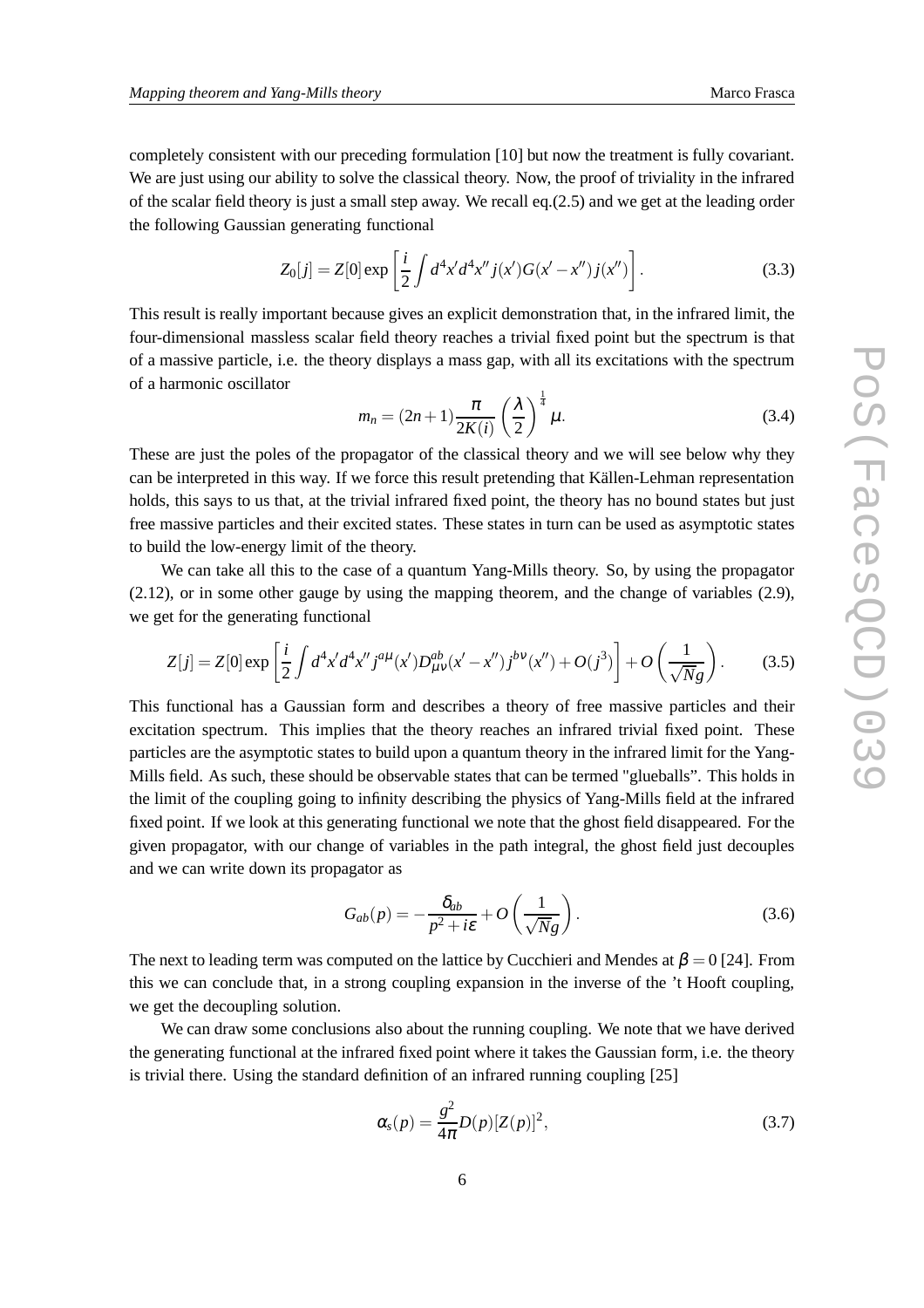noting that

$$
Z(p) = 1, \ D(p) = \sum_{n=0}^{\infty} B_n \frac{p^2}{p^2 - m_n^2 + i\varepsilon},
$$
\n(3.8)

for the dressing functions of the ghost and gluon propagators respectively, it is not difficult to verify that

$$
\alpha_s(p) = \frac{g^2}{4\pi} p^2 f(p) \tag{3.9}
$$

with  $f(0) \neq 0$ . With this definition, the running coupling is seen to go to zero, at lower momenta, as  $p<sup>2</sup>$ . This confirms that Yang-Mills theory is trivial in this limit. It should be emphasized that this is not true for QCD due to the presence of quarks. This kind of behavior is also seen in supersymmetric QCD where the beta function of the theory is exactly known [26]. Here, we can get the beta function for the theory from the scaling of the gluon propagator. One gets

$$
\mu \frac{\partial G(p)}{\partial \mu} - 4\lambda \frac{\partial G(p)}{\partial \lambda} - 2\gamma G(p) = 0
$$
\n(3.10)

being  $\gamma = 0$ . So,  $\beta(\lambda) = 4\lambda$  at the trivial fixed point. This is in agreement with recent analysis [27, 28]. So, from the mapping theorem one has  $\beta(g) = 4Ng^2$  and the 't Hooft coupling is seen to go to zero as *p* 4 instead, in agreement with a picture of the vacuum of the Yang-Mills theory as an instanton liquid [29].

### **4. Comparison with lattice**

Finally, we compare the gluon propagator in the Landau gauge with lattice data. We get the following results:



**Figure 2:** Ref. [30] - SU(3)  $(16fm)^4$  - m<sub>0</sub> = 236 MeV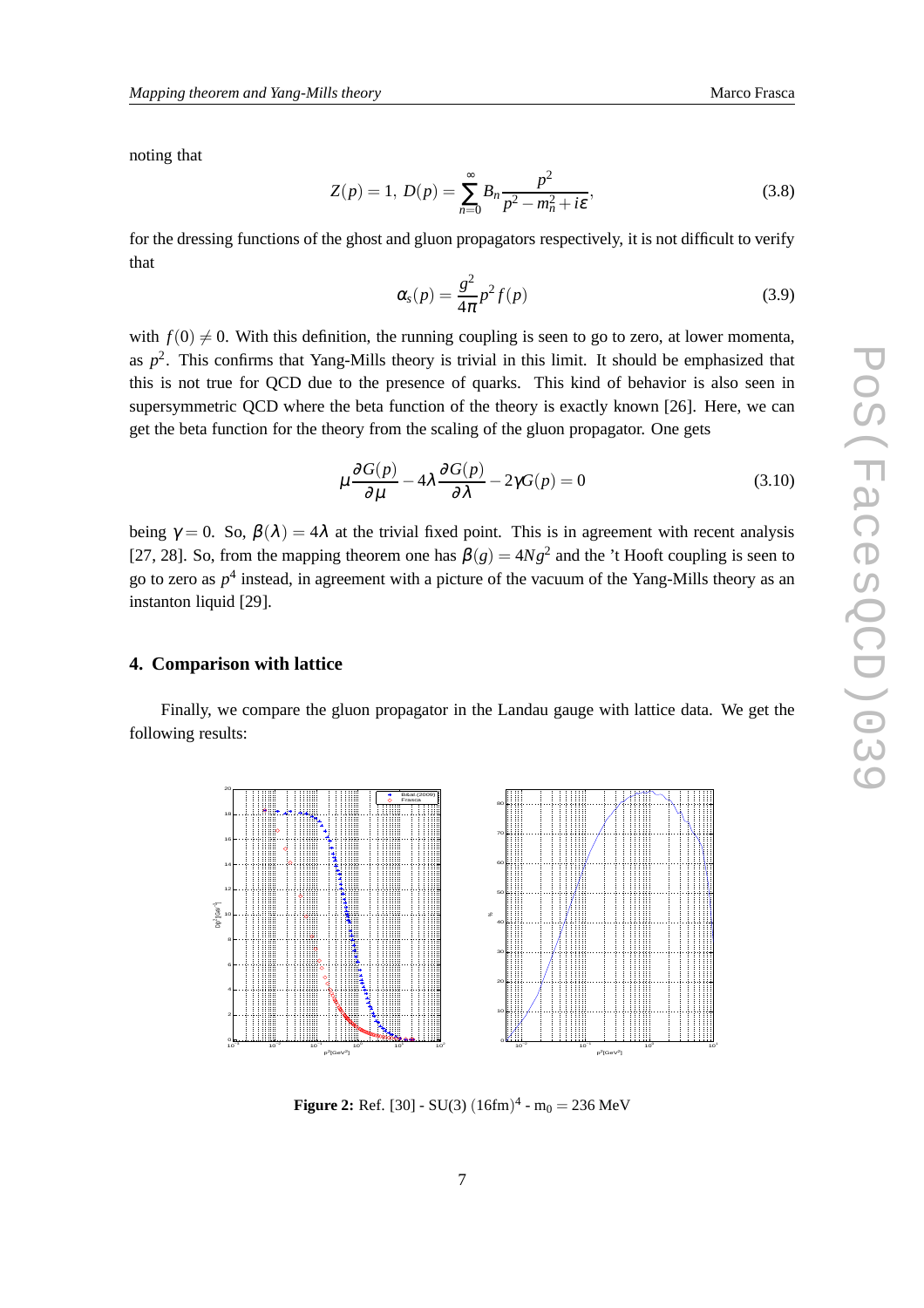

**Figure 3:** Ref. [31] - SU(2)  $(19.2 \text{fm})^4$  - m<sub>0</sub> = 317 MeV



**Figure 4:** Ref. [2] - SU(3)  $(27fm)^4$  -  $m_0 = 545$  MeV

From this we realize immediately that the agreement improves increasing the volume of the lattice becoming really striking with the computation of Cucchieri and Mendes [2]. But we note also, as expected, that the error becomes larger in the intermediate region as also happens with numerical Dyson-Schwinger equations [6, 20]. Finally, the dependence on the gauge group is lost into the gluon mass at this order [31]. Gluon mass is different for each group but this is not relevant. Anyhow a value of the string tension about 400 to 440 MeV is expected and all should agree on this. It would be interesting just to fit the deep infrared region in the same way as done by Oliveira [21] to get the full spectrum of the theory as in [22, 23] at such large volumes. Indeed, from the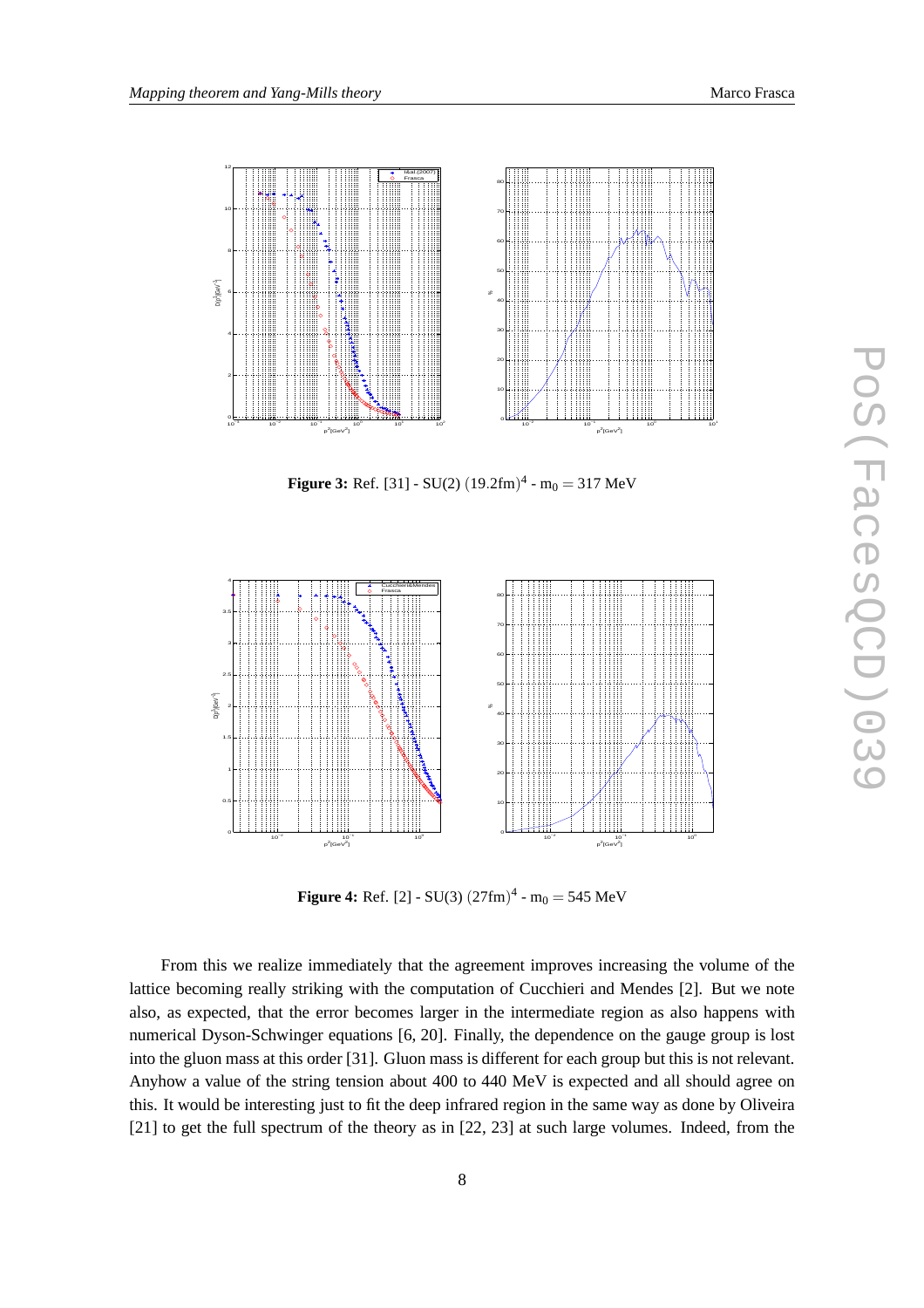definition of two-point function one has

$$
D_{\mu\nu}^{ab}(t-t',0) = \langle TA_{\mu}^a(t,0)A_{\nu}^b(t',0) \rangle.
$$
 (4.1)

So, using the mapping theorem one has immediately

$$
D_{\mu\nu}^{ab}(t-t',0) = \eta_{\mu}^a \eta_{\nu}^b \sum_{n=0}^{\infty} B_n e^{-im_n(t-t')} \tag{4.2}
$$

from which we can read immediately the spectrum of the theory as done in lattice computation. We have as expected  $m_n = (2n+1)\frac{\pi}{2K(i)}\sqrt{\sigma}$  being  $\sqrt{\sigma} = (Ng^2/2)^{\frac{1}{4}}\Lambda$  the string tension to be fixed experimentally. We can compare this spectrum with lattice computations [22] with respect to the set of pure numbers

$$
\pi_n=\frac{m_n}{\sqrt{\sigma}}.
$$

Agreement is fairly good as seen from the following table for SU(3)

| Excitation | Lattice  | Theoretical | Error |
|------------|----------|-------------|-------|
| $\sigma$   |          | 1.198140235 |       |
|            | 3.55(7)  | 3.594420705 | 1%    |
| $0^{++*}$  | 5.69(10) | 5.990701175 | 5%    |
| $\sigma^*$ |          | 2.396280470 |       |
| $2^{++}$   | 4.78(9)  | 4.792560940 | 0.2%  |
| $2^{++*}$  |          | 7.188841410 |       |

We expect the missing states to appear at higher volumes and by fitting the gluon propagator as stated above. For the other states the agreement is really striking.

# **5. Conclusions**

We were able to provide a strong coupling expansion that holds both for classical and quantum field theory. The important conclusion to be drawn from this approach is that the decoupling solution is the one obtained when applied to Yang-Mills theory. Very good agreement with numerical solutions of Dyson-Schwinger equations and lattice computations give a strong support to the correctness of this technique. A set of states of free particle are obtained to obtain a quantum field theory describing the low-energy limit of Yang-Mills theory. Higher order corrections can be computed giving a propagator with a mass running with momenta. Finally, we expect to see the spectrum of the theory extracted from the propagator in the deep infrared limit. This would be a striking and unexpected merging of different lattice computations.